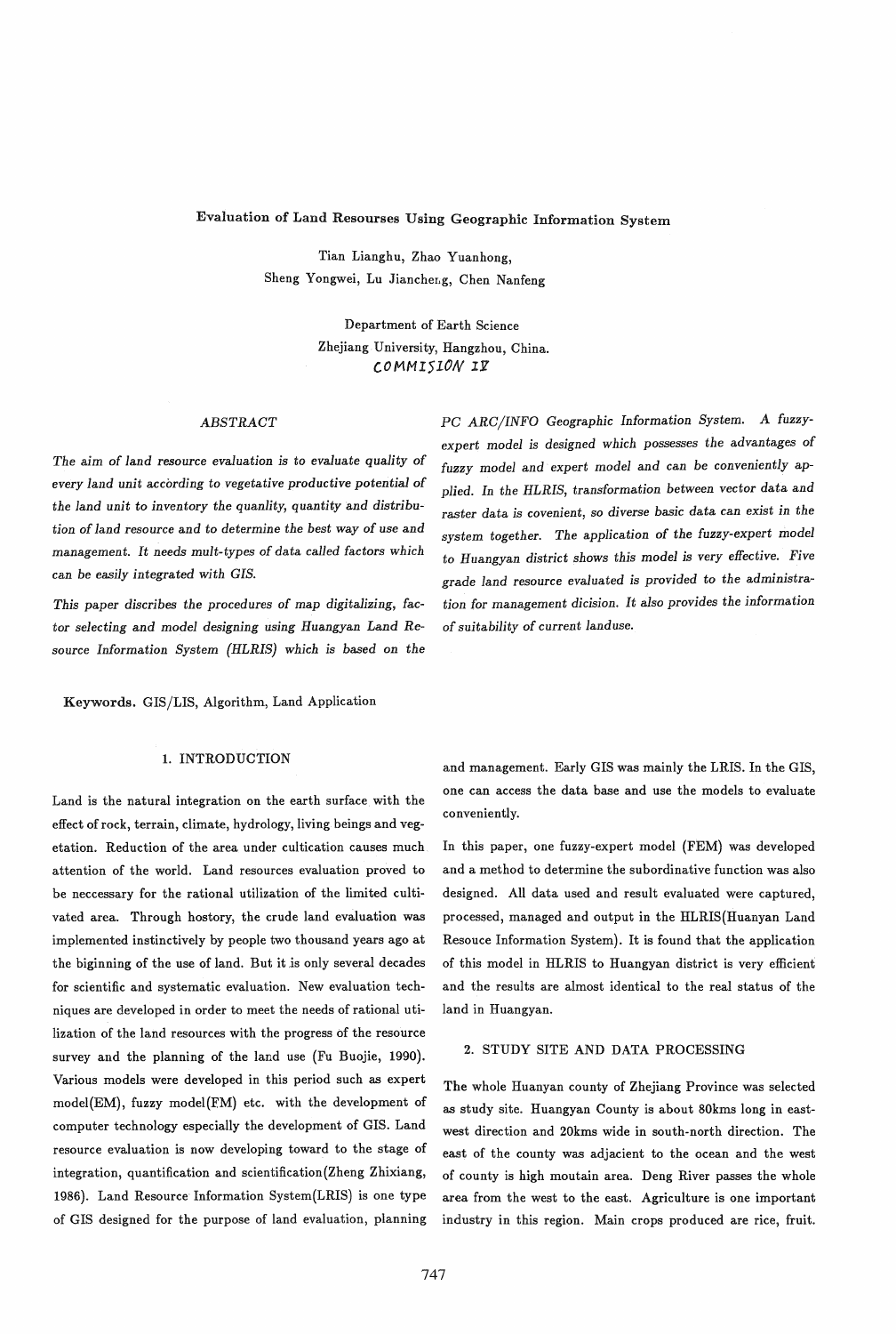Huangyan orange is famous in the nation. As the development of industry, cultivated land is reduced rapidly in th recent years which causes a lot of problem in the region. It is neccessary to evaluate the land quality for the planning of efficeint land use in the region.

The evaluation of land quality was conducted in the HLRIS which was composed of PC ARC/INFO, TAS(Terrain Analysis System), RPS(Raster Data Processing System) and RDPS (Raster Data Plotting System). Various types of data can be easily processed and registered to a standard cordinate system.

Terrain map was digitalized into data base by ARC subsystem. By TAS, a digital elevation map (DEM) in the whole region was created from the digitalized terrain map. It also created, by TAS, the surface description data such as slope degree(SP), slope direction(SD), coarse degree of surface(CDS) etc. Other thematic maps such as soilmap, groundwater map, annual raining map and temperature accumlation map up  $10^0$ c are also digitalized and registered to the same cordinate system. All these maps were transformed to raster data from vector data by the function of HLRIS and were put into the data base.

## 3. PRINCIPLES OF EVALUATION

Land resources are evaluated generally in terms of land factors such as soil, topography, meteorology, land use etc. In the process of evaluation, land area to be evaluated is divided into tiny units in which the changes of factors is little and can be omitted. Thus, the characteristics of these homogeneous units can be portrayed by factors.

If  $l$  stands for  $l$ th unit,  $f_i$  stands for *i*th factor, then the characteristic of lth unit can be described as:

$$
LQ(l) = Q(f_1(l), f_2(l), \cdots, f_m(l))
$$

 $f_i(l)$  is the *i*th factor on the *l*th unit, m is the number of factors,  $Q$  is the function,  $LQ(l)$  is the characteristic of the *l*th unit. If time is considered, the above equation was adapted to:

$$
LQ(l,t)=Q(f_1(l,t),f_2(l,t),\cdots,f_m(l,t))
$$

 $LQ(l, t)$  is the characteristic of *l*th unit on time *t*. This equation demonstrates that the characteristic of land is determined by pertinent factors and changed with time and region.

### 4. MODELLING

Land evaluation is the process of assessing the land productivity and land use suitability. It is related closely to the land natural attributes and social, economic factors. No matter how complicated it is, it always abide by two theories.

A) Theory I: Land must be cultivated according to the most suitable use. Under this theory, land evaluation is conducted for purpose of land qualify and suitability to crops.

B) Theory II: Land must be used in the greatest productivity as long as the ecologic balance is not destroyed. Under this theory, it is deemed that if possible and profitable, the barren land may be ameliorated to be suitable to some crops considering social and economic factors.

Models created under these two theories have inner links, only starting points being different. If some social and economic factors must be considered and thier data can convieniently captured, models are generally designed under theory II. (Schultink, 1987) Generally, theory I is used most frequently in the land resource evaluation. In this paper, a new fuzzy-expert model was developed under theory, I.

Providing factor assemblage  $F = \{F_1, \dots, F_m\}$ , and result assemblage  $V = \{v_{opt}\}\text{, } (v_{opt} \text{ is the best class})\text{, the fuzzy rela-}$ tionship between them can be described by the matrix *R.* 

$$
R=(r_1,r_2,\cdots,r_m)_T
$$

Among the matrix R,  $r_i = \mu_R(f_i, v_{opt})(0 \leq r_i \leq 1)$ , standing for the subordinative degree of land unit related to *Vopt* for factor  $f_i$ .

Let the factor fuzzy sub-assemblage is

$$
A = \frac{a_1}{f_1} + \frac{a_2}{f_2} + \cdots + \frac{a_m}{f_m} \qquad (0 \le a_i \le 1)
$$

written as  $A = (a_1, a_2, \dots, a_m)$ . Among above equation,  $a_i$ leserbes the relative contribution of factor  $f_i$  comparing with 11 factors.

:upposing the result sub-assemblage

$$
B = \frac{b_{opt}}{v_{opt}} \quad (0 \le b_{opt} \le 1) \quad \text{written to } B = (b_{opt})
$$

b*opt* is the subordinative digree to the best class of land unit.

Then the evaluation can be conducted by.

$$
B=A\cdot R
$$

that is: 
$$
(b_{opt}) = (a_1, a_2, \cdots, a_m) \odot \begin{bmatrix} r_1 \\ r_2 \\ \vdots \\ r_m \end{bmatrix} = \sum_{i=1}^m a_i r_i
$$

Thus, greater the value  $b_{opt}$ , closer to the best class the land unit, conversely, more depart from the best class.

Segmenting the value *bopts* for all units. One can obtain a result map with  $N$  classes of land quality.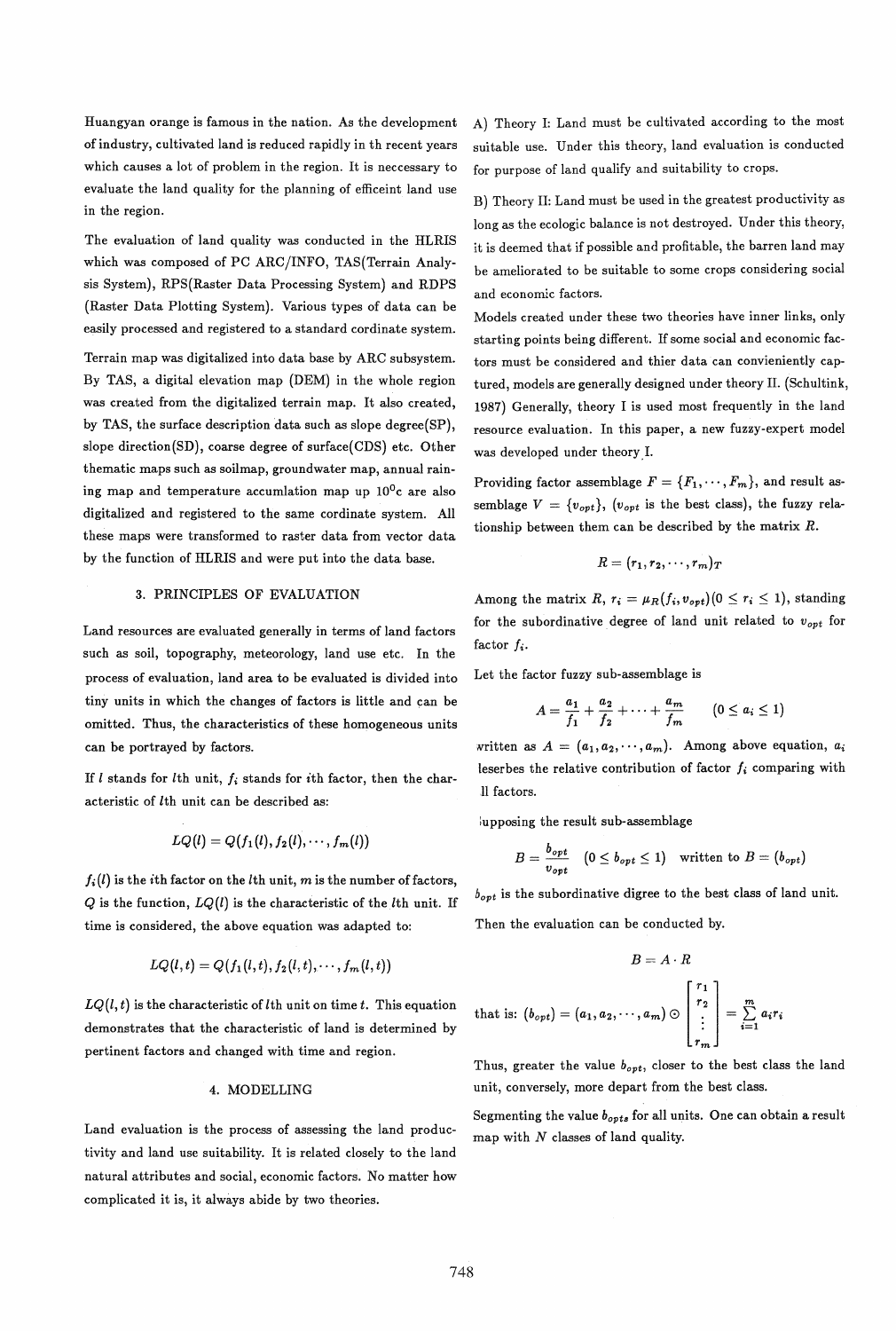#### 5. DETERMINATION OF SUBORDINATION

## FUNCTION

Fuzzy evaluation models need to determine the subordinative functions of factors to the results, so does the fuzzy-expert model developed in this paper. It is difficult to determine the subordinative function in the real application. In this paper, one method was developed to determine the subordinative functions according to the properties of the factors.

To the factor with continuous changing, it is assumed that there exists one range of values of factor in which values of factor are maxinum and correspond to the greatest subordinative degree of the factor to the best land class, that is, most closely to the best  $b_{opt}$ . Values of the factor changing from this range to the two sides correspond to the lower subordinative degrees. Further the distance from the range,smaller the subordinative degree. Thus the outlines of the subordinative function is that in some range, the function gets the maximam values, while changing from this range to two side the function reduces gradually (see fig. 1). Therefore, the subordinative faction is designed

as

$$
\mu(x) = \begin{cases} \exp\left(-\left(\frac{x-a+b}{K_1}\right)^2\right) & x \leq a-b\\ 0 & a-b \leq x < a+b\\ \exp\left(-\left(\frac{x-a+b}{K_2}\right)^2\right) & x \geq a+b \end{cases}
$$

$$
K_1 = (c-a+b)/\sqrt{\ln 2}
$$

$$
K_2 = (d-a-b)/\sqrt{\ln 2}
$$

The subordinative function can be completely determined by *a,* b, *c,* d four parameters. *a* describes the point best corresponding to the  $V_{opt}$ . *b* is the range magnitude. *c*, *d* are respectively the points on two side on which the value of function is 0.5. Fig.l is illustrating chart of the construction of subordinative functions.

To factors with dispersive values, subordinative degree was accessed by tables. These tables were created by some training or expert knowledge.



Fig.1. Curve of the subordinative function

## 6. RESULTS AND DISCUSSION

Land quality is closely related to land conditions which is reflected by land factors. Five factors were selected from a series of factors according to the magnitudes of their role in land. They are soil, groundwater, elevation, slope degree (SD) and coarse degree of surface (CDS). Except soil and groundwater, they are continuous factors. Their subordinative degrees (functions) and curves were trained and obtained (please see table 1, table 2, fig.2, fig.3, fig.4).

|  | Table 1. Subordinative degree (SD) |  |
|--|------------------------------------|--|
|  | af fastan sall                     |  |

of factor soil

| Code | SD     | Code | S D    |
|------|--------|------|--------|
|      | 1.0000 |      | 0.2727 |
| ໆ    | 0.9091 |      | 0.2727 |
|      | 0.6818 | 10   | 0.1818 |
|      | 0.5000 | 11   | 0.1364 |
|      | 0.3636 | 12   | 0.1364 |
|      | 0.2727 | 13   | 0.0909 |
|      | 0.3182 |      |        |

Table 2. Subordinative degree (SD)

#### of factor groundwater

| Code | SD     | Code | SD     |
|------|--------|------|--------|
|      | 1.0000 | 9    | 0.3500 |
|      | 0.9000 | 10   | 0.3000 |
| 3    | 0.8000 | 11   | 0.2500 |
|      | 0.7500 | 12   | 0.2000 |
| 5    | 0.7000 | 13   | 0.1500 |
| R    | 0.6000 | 14   | 0.1500 |
|      | 0.5500 | 15   | 0.1000 |
|      | 0.4500 |      |        |
|      |        |      |        |







Fig.3 Subordinative function of coarse degree of surface